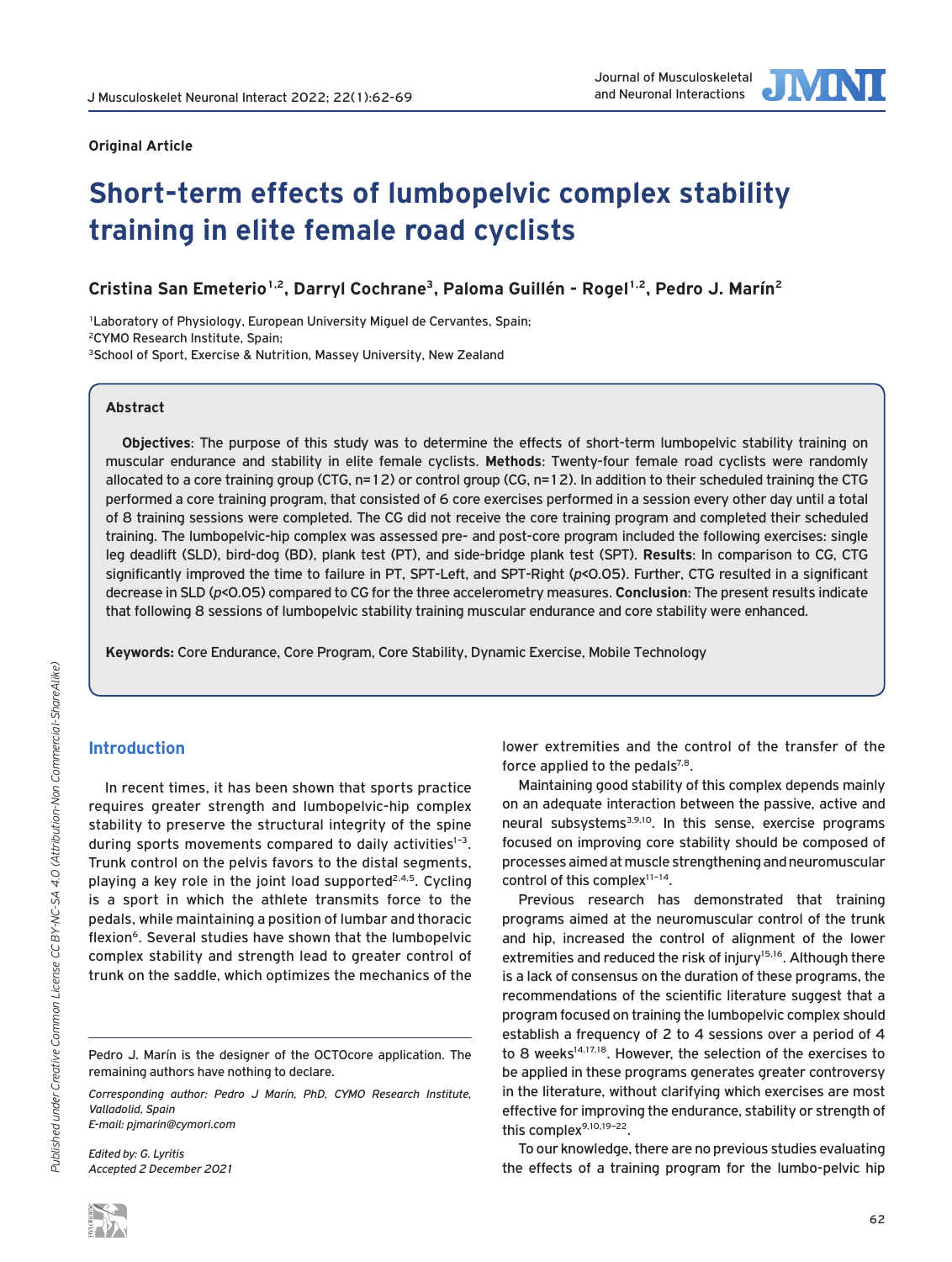complex on the stability and endurance of this complex in female cyclists. Therefore, the aims of the present study was to determine the effects of a short-term lumbopelvic-hip complex stability training on adaptations in core stability and endurance. We hypothesized that short-term lumbopelvic – hip complex stability training program would improve core stability and endurance.

# **Materials and methods**

#### *Experimental Design*

The core stability and trunk muscle endurance of each cyclist were assessed on two sessions, before and after an 8-session training period according to previous study<sup>14</sup>. The initial session (pre-test) was one day before starting the training program and the second (post – test) was one day after the training program finished, respectively. All subjects provided written informed consent for the use of their data in this study. The research project was conducted according to the Declaration of Helsinki and was approved by the Research Institute granted Ethical approval to carry out the study (1.200.546).

#### *Participants*

Twenty-four female road cyclists volunteered to participate in this study. They were members of a national club that participated in the road competitions of the national and international calendar with a training routine based on six sessions weekly during the regular season. Subjects were randomly allocated into two groups, the core training group (CTG) (n=12, age: 18.83±3.87 years, body weight: 52.04±2.11 kg, height: 163.59±2.37 cm) and control group (CG) (n=12, age: 17.50±2.84 years, body weight: 55.75±2.80 kg, height: 165.92±3.90 cm).

All subjects were injury-free from 3 months ago. Exclusion criteria were: (1) any cardiovascular, respiratory, abdominal, neurological, musculoskeletal, or other chronic disease and (2) any symptoms that could affect the musculoskeletal system.

#### *Procedures*

During the session test, each subject performed the Single Leg Deadlift (SLD), the Variation of bird – dog (BD), the Plank test (PT) and the Side-bridge plank test (SPT) with each side randomly, resting for 3 minutes between exercises core stability test and for 5 minutes between exercises trunk muscle endurance.

#### Core stability assessment

#### OCTOcore App

Core stability was assessed following a previously protocol described by Guillén-Rogel et al. (2019)<sup>23</sup>. The OCTOcore app (Check your MOtion, Albacete, Spain) was used to collect data, that presented high intraclass correlation coefficient (ICC) values (0.73-0.96) with low coefficient of variation

 $(0.9\%$  to  $4.8\%)^{23}$ . To do this, this application was installed on the cyclists´ smartphones to self – evaluate lumbopelvic -hip complex stability. The mobile phone was placed, through a belt, on the midline of the cyclist's back at the level of the iliac crests at the level of the fourth lumbar vertebra. This application produced three accelerometry measures in each exercise test $23$ :

I. Right ( $mm \cdot s^{-2}$ ) II. Left ( $mm \cdot s^{-2}$ ) III. Composite (mm•s-2)

#### Single Leg Deadlift (SLD)

Cyclist began the test standing with their backs to the wall at a distance of two feet from the wall, with their feet positioned at the width of their hips parallel to each other and their arms crossed over their chests (Figure 1). During the entire test each subject was asked to look forward. Following the indication of the mobile application, "left" or "right", the subject was instructed to touch the wall with the indicated heel, keeping the trunk and leg straight with slightly leaning the trunk forward. Afterwards, the subject returned to the starting position, both feet parallel and resting on the ground, to wait for the next indication of the application.

#### Variation of bird – dog (BD)

According to Guillén - Rogel et al. (2019)<sup>23</sup> in the "bird" or quadruped exercise, the contralateral upper and lower extremities are raised horizontally from the initial quadruped position. The lumbar spine and pelvis had to be kept in a "neutral" position and the trunk kept as still as possible. The knees should be bent at 90° and the toes on the ground facing forward (Figure 1). The cyclists performed repetitions according to the random order marked by the application, "left" or "right", the subjects stretching the selected leg with dorsiflexion of the ankle, with lifting the opposite arm remains parallel to the ground, with 90-degree shoulder abduction and external rotation (thumb facing the ceiling) $23$ .

#### Trunk muscle endurance assessment

The trunk muscle endurance was assessed by plank test and side-bridge plank test described by several authors $24-26$ . Both tests are reliable methods for assessing core endurance, high values ICC (0.97 and 0.99, respectively)<sup>25,26</sup>.

#### Plank test (PT)

The subject maintained a plank position, an upside-down bridge supporting their own body weight on the forearms and feet. Subjects were instructed to keep ankles in plantar flexion, legs extended and together, back straight, elbows shoulder-width apart, hands together extended forward, and head in a neutral position (Figure 1). The recording of time stopped when some segment of the body of the subjects did not remain parallel to the ground. The maximum time (seconds, s) that the subject was able to hold the correct test position was recorded<sup>24</sup>.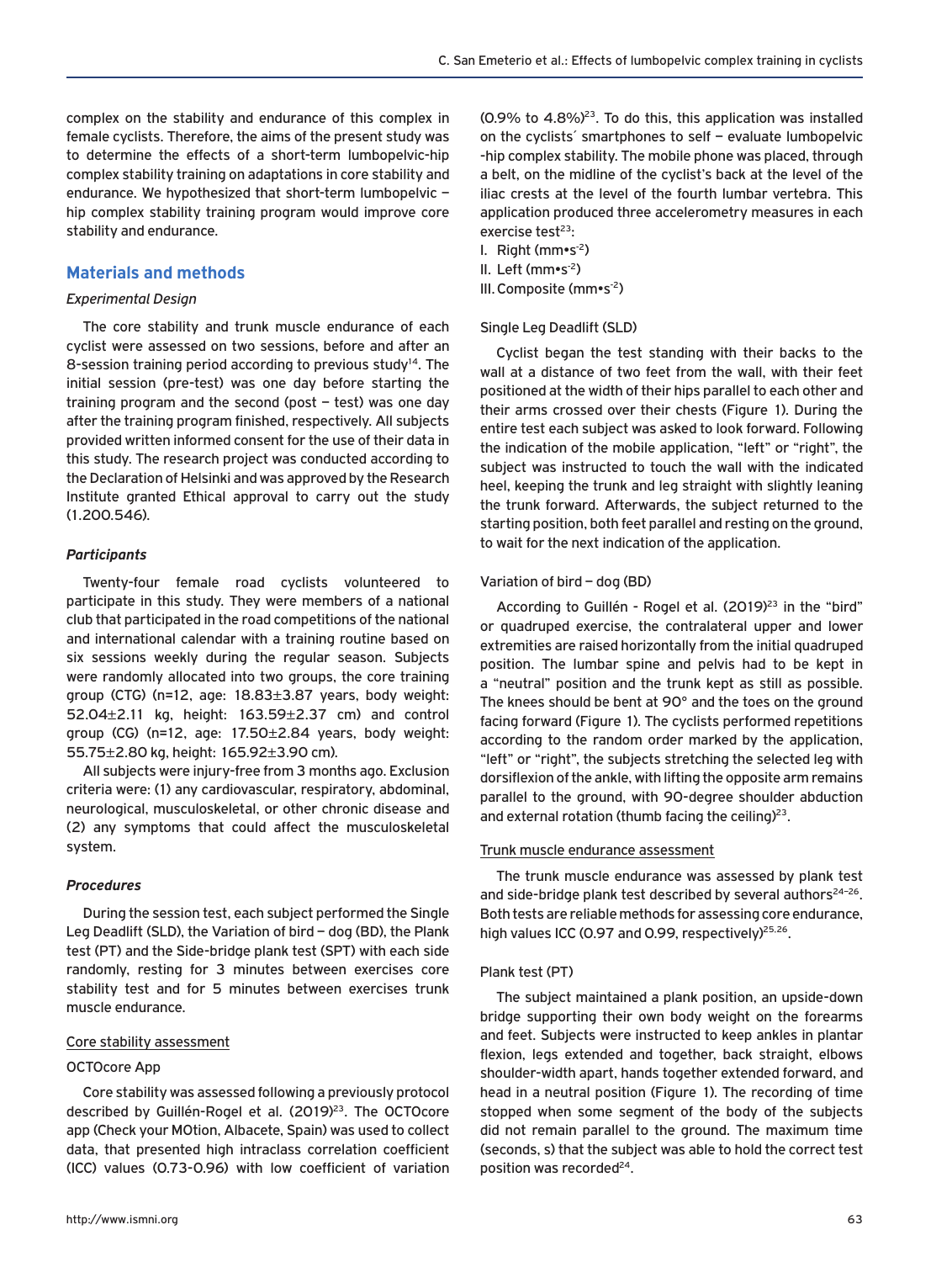

#### Side-bridge plank test (SPT)

The subject started from a lateral lying position and was asked to raise their hips to zero degrees to maintain a straight lateral bridge position supporting her body weight on the forearm, elbow and foot on the same side. The foot on the opposite side rested on the ground in front of the lower foot and the arm from the opposite side was held on the chest with the hand touching the opposite shoulder<sup>26</sup> (Figure 1). The maximum time (seconds, s) that the subject was able to hold the correct test position was recorded. The sides were randomized between cyclists.

# Core Training Program

The CTG performed a core training program, that consisted of 6 core exercises performed in a session every other day until completing a total of 8 training sessions of 20 minutes long in addition to their scheduled training. (Figure 2). The following 6 exercises were visually demonstrated and verbally instructed by the investigator after the first session (A) short foot exercise in rotation, (B) balance, (C) anterior plank with leg raises, (D) dead bug, (E) bird – dog, (F) bridge single leg. These exercises have been used in previous studies to determine the effects of core stability $18,27-33$ . The training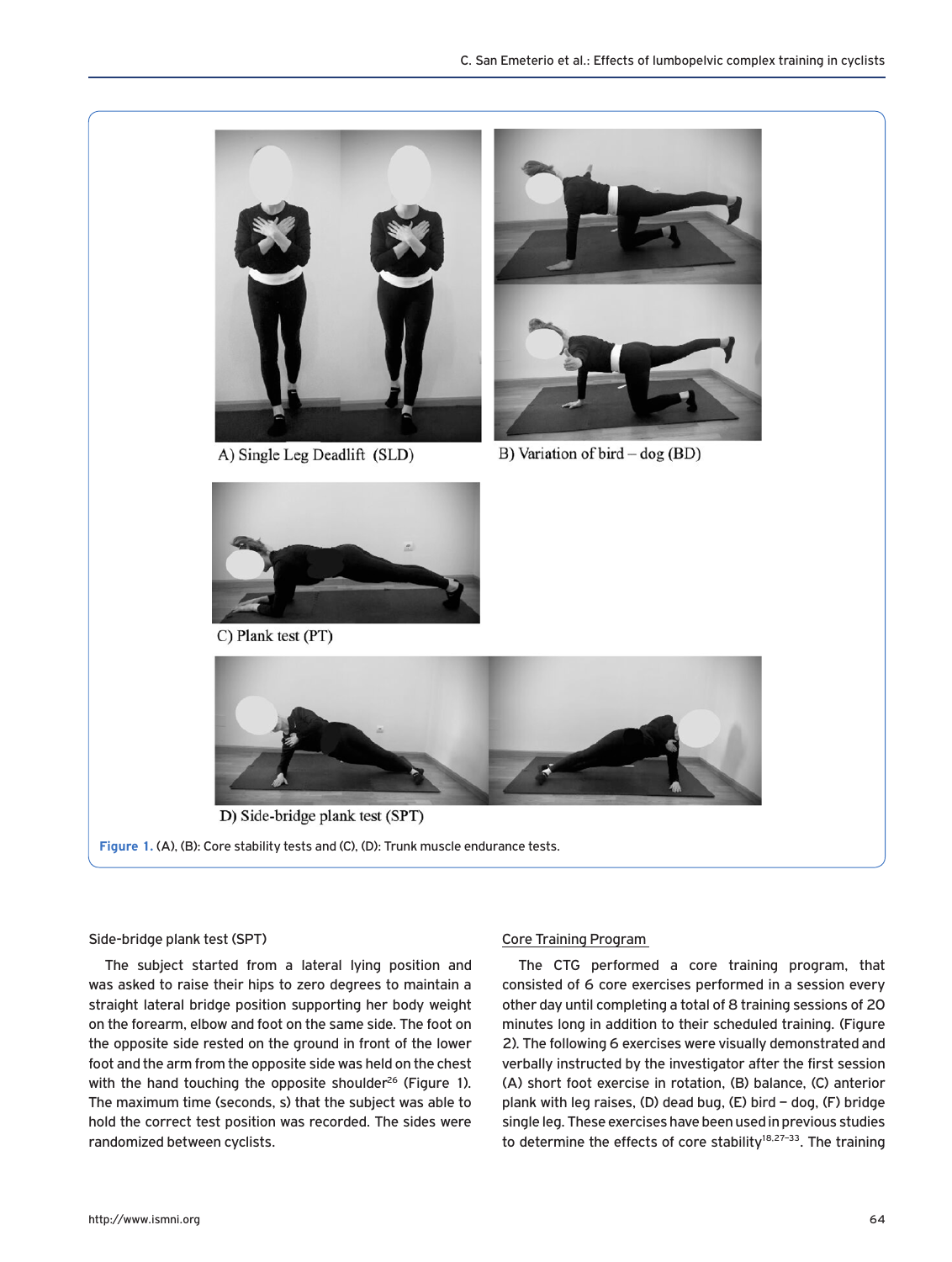

focused on stabilizing the core and the body. In addition to keeping the trunk as stable as possible, the subject used the OCTOcore app to randomly mobilize the right or left limb in all exercises, except exercise A) short foot rotation exercise. The level of load was increased every second session. Except for exercise (A) that its load was increased

every third session. The exercises are relatively well balanced, targeting the core muscles (abdominals, hip flexor/extensor muscles, and back extensor muscles). All exercises were fully instructed and demonstrated to ensure understanding of proper mechanics after the pre-workout test. The CG did not receive the core training program.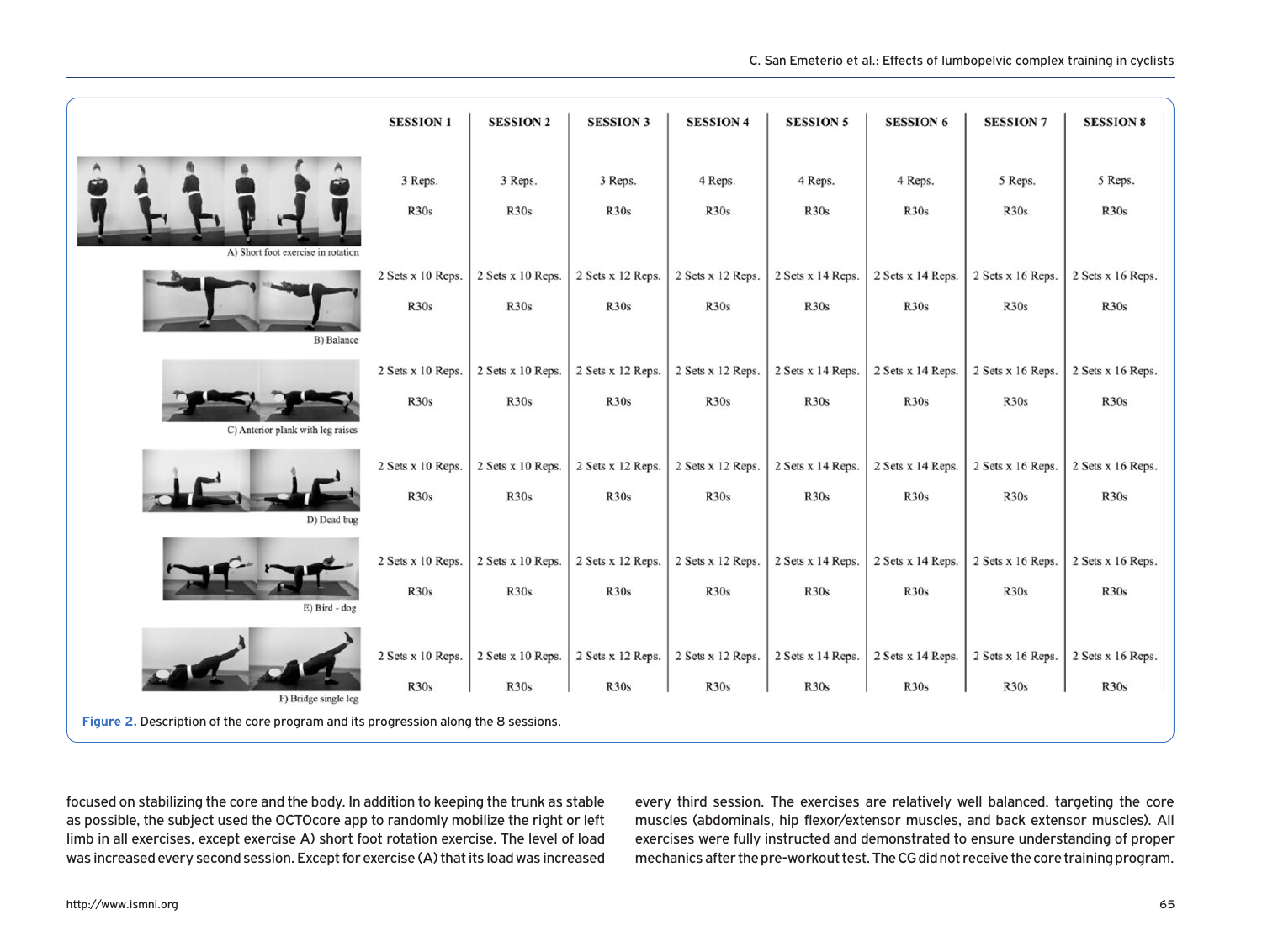|                                     | <b>Experimental (CTG) (n=12)</b> |                              |       |                           | Control (CG) (n=12)         |                              |       |                           |
|-------------------------------------|----------------------------------|------------------------------|-------|---------------------------|-----------------------------|------------------------------|-------|---------------------------|
|                                     | <b>Pre</b><br>Mean $\pm$ SD      | <b>Post</b><br>Mean $\pm$ SD | p     | <b>Effect</b><br>size (d) | <b>Pre</b><br>Mean $\pm$ SD | <b>Post</b><br>Mean $\pm$ SD | D     | <b>Effect</b><br>size (d) |
| Composite BD ( $mm \cdot s^{-2}$ )  | $9.94 \pm 2.74$                  | $10.02 \pm 2.54$             | 0.930 | 0.03                      | $9.59 \pm 2.93$             | $9.90 \pm 2.57$              | 0.710 | 0.11                      |
| Composite_SLD (mm•s <sup>-2</sup> ) | $9.18 \pm 2.46$                  | $8.05 \pm 2.91$              | 0.035 | $-0.42$                   | $8.28 \pm 0.97$             | $8.26 \pm 1.41$              | 0.947 | $-0.02$                   |
| PT(s)                               | $116.27 \pm 39.74$               | $134.88 \pm 36.08$           | 0.000 | 0.49                      | $74.62 \pm 32.09$           | $75.72 \pm 29.54$            | 0.519 | 0.04                      |
| SPT Left (s)                        | $59.07 \pm 27.73$                | $68.15 \pm 21.28$            | 0.021 | 0.37                      | $50.88 \pm 25.34$           | $53.20 \pm 24.07$            | 0.202 | 0.09                      |
| SPT Right (s)                       | $62.52 \pm 25.21$                | $80.71 \pm 33.66$            | 0.010 | 0.62                      | $50.32 \pm 21.69$           | $52.30 \pm 21.73$            | 0.318 | 0.09                      |
|                                     |                                  |                              |       |                           |                             |                              |       |                           |

**Table 1.** Effects of core training program in the endurance and the stability core test for experimental (CTG) and control (CG). The values are expressed as mean  $\pm$  SD.

*Notes. BD (Bird-dog); SLD (Single leg deadlift); PT (Plank test); SPT (Side-bridge plank test); Effect size (d). Statistical difference from to pre – session (p*≤*0.05).*



(CTG) and control (CG) group in Plank test (PT) (s); Side-bridge plank test (SPT\_Left; SPT\_Right) (s); Variation of bird - dog (BD) (mm•s-2); Single Leg Deadlift (SLD) ( $mm$ s<sup>2</sup>). The values are expressed as percentage  $\pm$  SD. Effect size (d). (\*) Statistical difference from control group (*p*≤0.05).

They followed their scheduled training and were instructed to report any changes to the investigator. Additionally, the CTG received a copy and video of the exercise instructions.

#### *Statistical Analyses*

Data were analyzed using PASW/SPSS Statistics 20 (SPSS Inc, Chicago, IL). The normality of the data was analyzed through the Shapiro-Wilk test. Comparisons of dependent variables between treatment conditions (i.e. Experimental vs. Control) were analyzed by Student's paired t-test. Dependent variables (pre-test and post-test) were analyzed using repeated-measures of variance analysis with twofactor ANOVA (group x time). When a significance F-value was achieved, pairwise comparisons were performed using the Bonferroni post hoc procedure. Values are shown as mean ± SD. Additionally, effect size statistic, *d*, was analyzed to determine the magnitude of the effect independent of sample size. Effect sizes (ES) were analyzed to determine the magnitude of an effect independent of sample size (the difference between the means divided by the pooled SD). ES of 0.5 and below was considered *low*, 0.51-0.8 considered a *medium* ES, and 0.81 and above a *large* ES. The level of significance was set at p≤0.05.

#### **Results**

In the core stability assessment, for the CTG there was no significant change in mm•s<sup>-2</sup> for BD (p>0.05; d=0.03). However, there was a significant decrease in mm•s<sup>-2</sup> for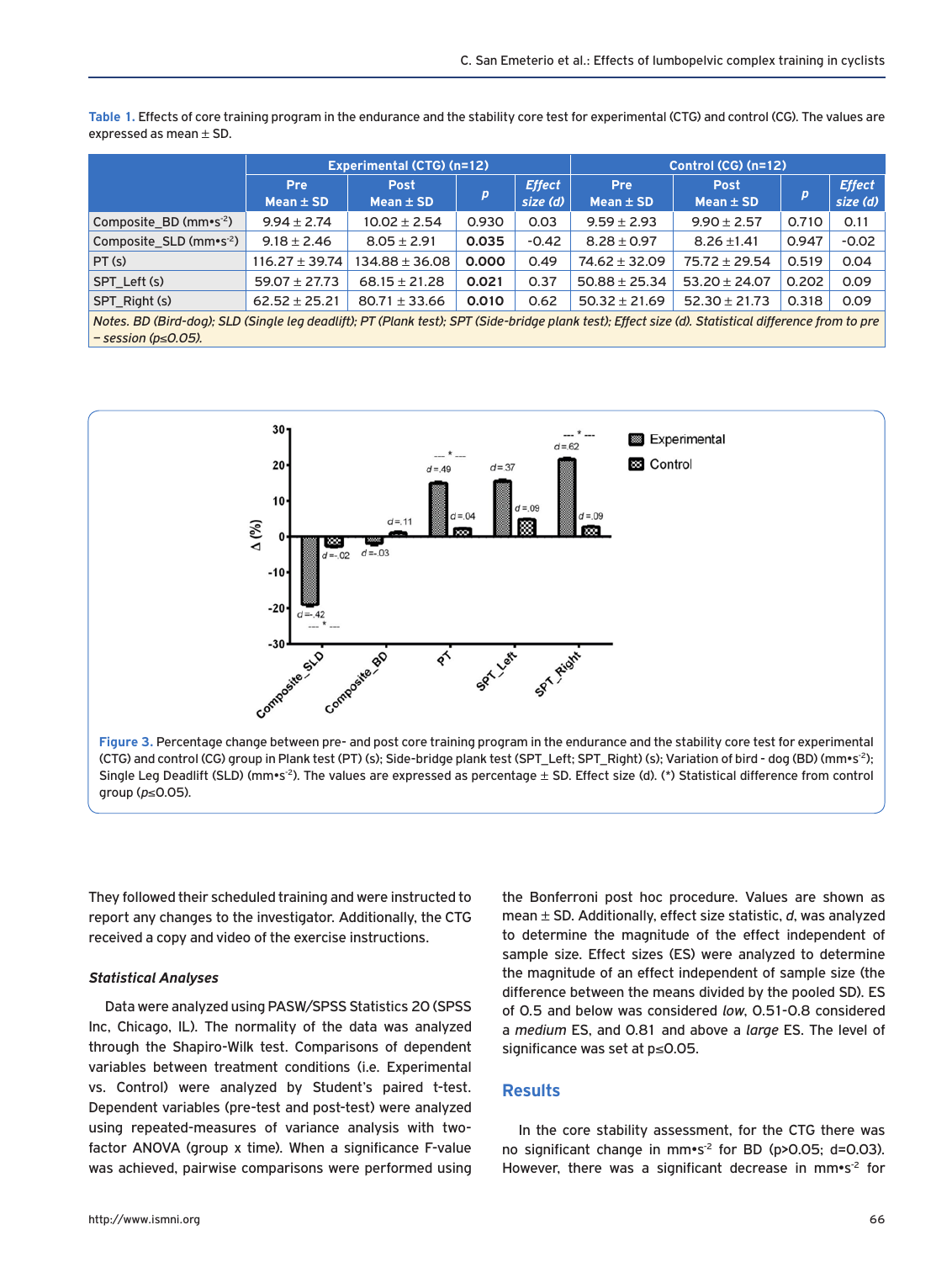SLD (*p*<0.05; *d*=-0.45) (Table 1). For the CG there was no significant changes in mm•s-2 for BD (*p*>0.05; *d*=0.11), and SLD (p>0.05; d=-0.02) (Table 1), (Figure 3).

In the trunk muscle endurance assessment, for the CTG there was significant increase in time for all dependent variables, PT (*p*<0.05; *d*=0.49), SPT - Left (*p*<0.05; *d*=0.37), SPT - Right (*p*<0.05; *d*=0.62) (Table 1). For the CG there was no significant increase for any of variables, PT (*p*>0.05; *d*=0.04), SPT - Left (*p*<0.05; *d*=0.09), SPT - Right (*p*>0.05; *d*=0.09) (Table 1), (Figure 3).

# **Discussion**

The purpose of our study was to investigate the effects of short-term lumbopelvic stability training on muscular endurance and stability of this complex in elite female cyclists. The results of our study demonstrated that the muscular endurance (PT and SPT) and the core stability in SLD exercise for three accelerometry measures were improved after 8 lumbopelvic stability training sessions.

Lack of consensus on the methods for assessment lumbopelvic endurance and stability limits the discussion of our results with previous studies. However, based on scientific evidence, the intensity, the focus of the exercises applied, and the duration of the program could be decisive in the effects on core endurance and stability $14,18,34$ .

Previous studies indicated that cyclist with low central stability in Functional Movement Screen (FMS) test moved their bodies more on the saddle<sup>35</sup>, and that could affect the optimizing of lower extremities' mechanics during pedaling<sup>7,8</sup>. Moreover, the fatigue of the lumbopelvic complex causes alterations in kinematic variables during pedaling<sup>7</sup>. Previously, strength training improved fatigue resistance<sup>36</sup> and it may be feasible that a 'core' program also has the ability to resist fatigue or reduce the decline of fatigue. Additionally, the current 'core' exercises are likely to promote spine stiffness/stability to enhance distal mobility, by stiffening the core it allows the proximal components of the hip muscles to produce more muscular force in the lower extremities $37$ during pedaling.

The intensity of the exercises could produce adaptations of core endurance and/or stability. High-intensity exercises challenge postural control to a greater extent and thus, could favor a greater adaptation of core stability, while longer lowmoderate intensity exercises mainly challenge trunk muscle endurance<sup>38</sup>. According to Vezina et al. (2000), load exercises below 60% MVIC contribute to improving core endurance as a component associated with stability in dynamic exercises<sup>34</sup>. Ebert et al. (2017)<sup>20</sup>, classified bridge exercises and unilateral quadrupeds with contralateral movement, as moderate-high load exercises (21-60% MVIC). In our study, CTG showed a significant improvement for all core endurance tests (PT and SPT) and the SLD stability test, but not for the BD test. These adaptations could be due to the fact that the exercises in our study consisted of bridge and quadruped positions (i.e., anterior plank with leg raises, bird - dog, bridge single

leg) may have contributed a greater effect on trunk muscle endurance. In contrast the exercises applied in a single-leg position (i.e., short foot exercise in rotation and balance) may have provided greater intensity to improve the stability of the lumbopelvic complex in a single-leg position.

Szafraniec et al. (2020)<sup>14</sup>, examined lumbopelvic complex stability training for 8 sessions on weightlifters and reported significant improvements in dynamic balance and endurance of the trunk muscles in novice weightlifters. This is consistent with our findings in endurance tests and the SLD test for the CTG group and allows us to consider that possibly 8 core training sessions are insufficient to improve stability in the BD test. Further, not only does BD target the internal oblique on the side of the elevated arm, but the erector spinae is known to elicit the highest muscle activity of the contralateral limb<sup>39</sup>. Thus, BD may not solely target one specific muscle and relies on the integration of various muscles to increase spine stability<sup>40</sup>.

For cyclists and trainers including a 20-minute core program will not interfere and have any adverse effects with the concurrent cycling training. The advantages of the core program are that it does not require gym equipment, it can be performed in a small space and is time efficient for a cyclist that has a busy training schedule. The current results demonstrated improved core stability and endurance and that could contribute to maintaining lower-limb alignment to apply greater force production during pedaling that ultimately may enhance performance.

This study has certain limitations that must be acknowledged. First, the data from this study cannot be extrapolated to the general population, as the present study was conducted with a specific sample of female road cyclists. Moreover, this study determined the effects of short-term lumbopelvic-hip complex stability training on adaptations in core stability and endurance. However, the cycling performance enhancement after core training program must be explored in future studies.

Future research should focus on the role that lumbopelvic stability training has on cycling performance to promoting greater stability thereby maintaining lower-limb alignment to apply greater force production. Determining cycling-specific lumbopelvic training would also be advantageous.

# **Conclusion**

The results of this study suggest that short-term lumbopelvic stability training of six exercises for eight sessions was effective in enhancing muscular endurance and core stability in female elite cyclists.

#### *Acknowledgments*

*The authors are grateful to all the subjects. Pedro J. Marín is the designer of the OCTOcore application. This research received no specific grant from any funding agency in the public, commercial or not-forprofit sectors.*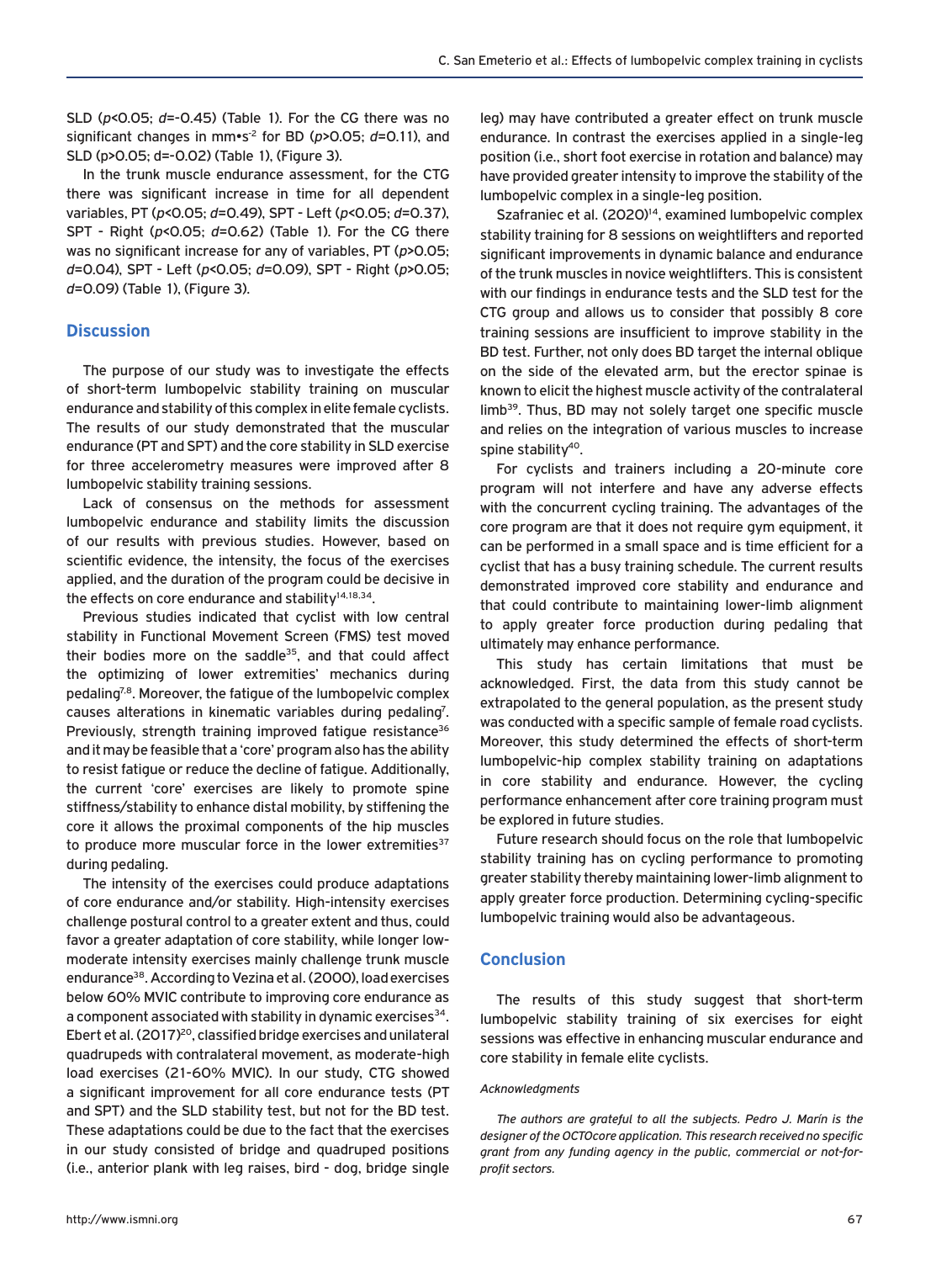# **References**

- 1. Leetun DT, Ireland ML, Willson JD, Ballantyne BT, Davis IM. Core Stability Measures as Risk Factors for Lower Extremity Injury in Athletes. Medicine & Science in Sports & Exercise 2004;36(6):926-934.
- 2. Kibler WB, Press J, Sciascia A. The Role of Core Stability in Athletic Function. Sports Medicine 2006;36(3):189- 198.
- 3. Panjabi MM. The stabilizing system of the spine: Part I. function, dysfunction, adaptation, and enhancement. Journal of Spinal Disorders 1992;5(4):383-389.
- 4. Vera-García FJ, Barbado D, Moreno-Pérez V, Hernández-Sánchez S, Juan-Recio C, Elvira JLL. «Core stability». Concept and contributions to training and injury prevention. Revista Andaluza de Medicina del Deporte 2015;8(2):79-85.
- 5. Sulowska I, Mika A, Oleksy Ł, Stolarczyk A. The Influence of Plantar Short Foot Muscle Exercises on the Lower Extremity Muscle Strength and Power in Proximal Segments of the Kinematic Chain in Long-Distance Runners. BioMed Research International 2019.
- 6. Muyor JM, López-Miñarro PA, Alacid F. Spinal posture of thoracic and lumbar spine and pelvic tilt in highly trained cyclists. Journal of Sports Science and Medicine 2011;10(2):355-361.
- 7. Abt JP, Smoliga JM, Brick MJ, Jolly JT, Lephart SM, Fu F. Relationship between cycling mechanics and core stability. Journal of Strength and Conditioning Research 2007;21(4):1300-1304.
- 8. Wiest MJ, Diefenthaeler F, Mota CB, Carpes FP. Changes in postural stability following strenuous running and cycling. Journal of Physical Education and Sport 2011; 11(4):406-413.
- 9. Hibbs AE, Thompson KG, French D, Wrigley A, Spears I. Optimizing performance by improving core stability and core strength. Sports Medicine 2008;38(12):995- 1008.
- 10. Reed CA, Ford KR, Myer GD, Hewett TE. The effects of isolated and integrated "core stability" training on athletic performance measures: A systematic review. Sports Medicine 2012;42(8):697-706.
- 11. Huxel Bliven KC, Anderson BE. Core Stability Training for Injury Prevention. Sports Health 2013;5(6):514- 522.
- 12. Nadler SF, Malanga GA, Bartoli LA, Feinberg JH, Prybicien M, Deprince M. Hip muscle imbalance and low back pain in athletes: Influence of core strengthening. Medicine and Science in Sports and Exercise 2002;34(1):9-16.
- 13. Akuthota V, Ferreiro A, Moore T, Fredericson M. Core stability exercise principles. Current Sports Medicine Reports 2008;7(1):39-44.
- 14. Szafraniec R, Bartkowski J, Kawczyński A. Effects of Short-Term Core Stability Training on Dynamic Balance and Trunk Muscle Endurance in Novice Olympic Weightlifters. Journal of Human Kinetics 2020; 74(1):43-50.
- 15. Myer GD, Chu DA, Brent JL, Hewett TE. Trunk and Hip Control Neuromuscular Training for the Prevention of Knee Joint Injury. Clinics in Sports Medicine 2008;27(3):425-448.
- 16. Mendiguchia J, Ford KR, Quatman CE, Alentorn-Geli E, Hewett TE. Sex differences in proximal control of the knee joint. Sports Medicine 2011;41(7):541-557.
- 17. Cissik JM. The Role of Core Training in Athletic Performance, Injury Prevention, and Injury Treatment. Strength and Conditioning Journal 2011;33(1):10-15.
- 18. Hung KC, Chung HW, Yu CCW, Lai HC, Sun FH. Effects of 8-week core training on core endurance and running economy. PLoS ONE 2019;14(3).
- 19. Martuscello JM, Nuzzo JL, Ashley CD, Campbell BI, Orriola JJ, Mayer JM. Systematic review of core muscle activity during physical fitness exercises. Journal of Strength and Conditioning Research 2013;27(6):1684- 1698.
- 20. Ebert JR, Edwards PK, Fick DP, Janes GC. Systematic review of rehabilitation exercises to progressively load the Gluteus Medius. Journal of Sport Rehabilitation 2017;26(5):418-436.
- 21. Spencer S, Wolf A, Rushton A. Spinal-Exercise Prescription in Sport: Classifying Physical Training and Rehabilitation by Intention and Outcome. Journal of Athletic Training 2016;51(8):613-628.
- 22. Clark D, Lambert M, Hunter A. Contemporary perspectives of core stability training for dynamic athletic performance: a survey of athletes, coaches, sports science and sports medicine practitioners. Sports Medicine - Open 2018;4(1):32.
- 23. Guillén-Rogel P, Franco-Escudero C, Marín PJ. Testretest reliability of a smartphone app for measuring core stability for two dynamic exercises. Peer J 2019; 7:e7485.
- 24. Ambegaonkar JP, Cortes N, Caswell S v, Ambegaonkar GP, Wyon M. Lower Extremity Hypermobility, But Not Core Muscle Endurance Influences Balance In Female Collegiate Dancers. International journal of sports physical therapy 2016;11(2):220-229.
- 25. Tong TK, Wu S, Nie J. Sport-specific endurance plank test for evaluation of global core muscle function. Physical Therapy in Sport 2014;15(1):58-63.
- 26. McGill SM, Childs A, Liebenson C. Endurance times for low back stabilization exercises: Clinical targets for testing and training from a normal database. Archives of Physical Medicine and Rehabilitation 1999; 80(8):941-944.
- 27. Tourillon R, Gojanovic B, Fourchet F. How to Evaluate and Improve Foot Strength in Athletes: An Update. Frontiers in Sports and Active Living 2019;1.
- 28. Myer GD, Ford KR, Brent JL, Hewett TE. An Integrated Approach to Change the Outcome Part II. Journal of Strength and Conditioning Research 2012;26(8):2272- 2292.
- 29. Gonzalez SL, Diaz AM, Plummer HA, Michener LA. Musculoskeletal screening to identify female collegiate